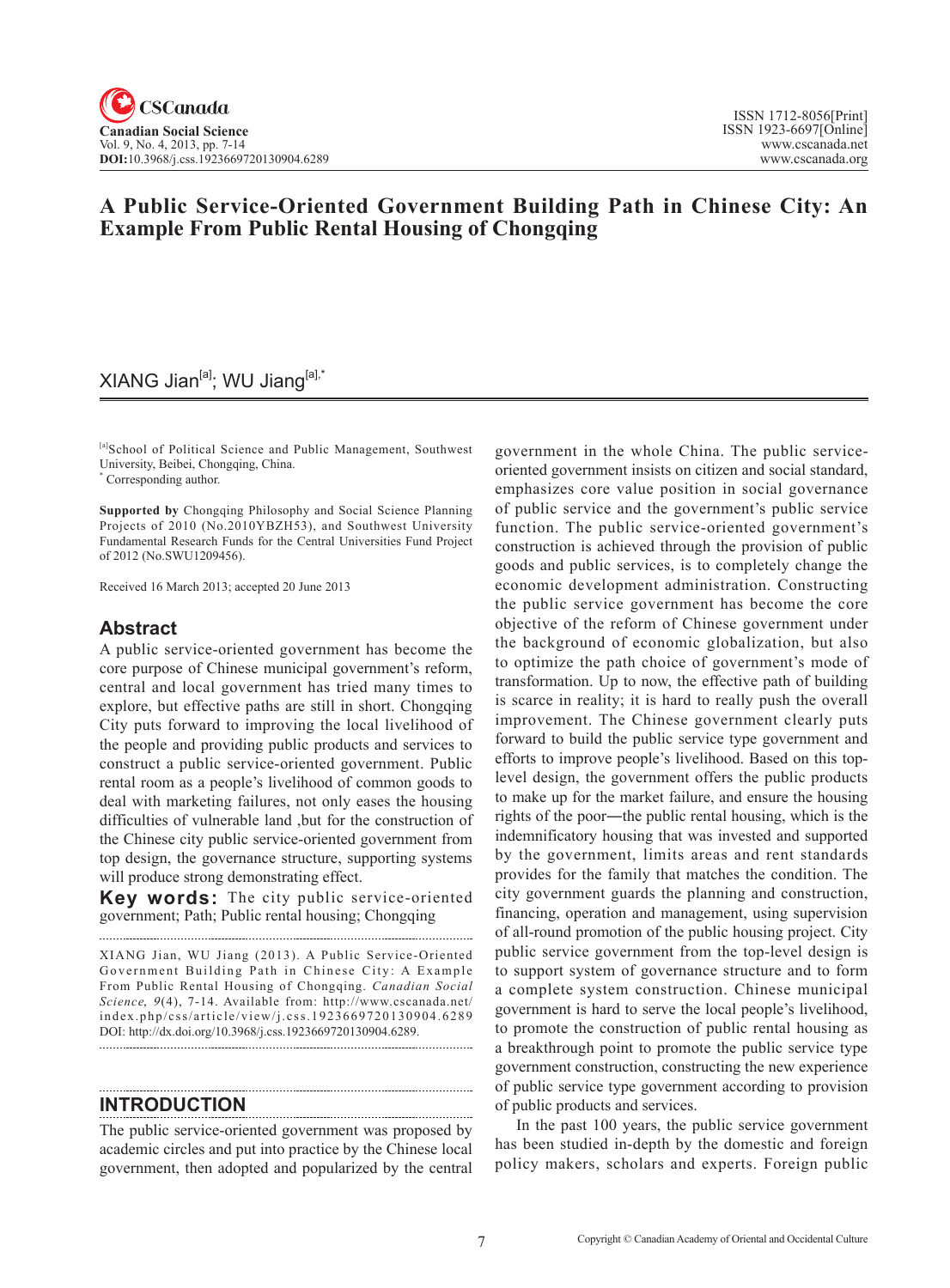service type government construction has undergone four periods. The latter half of the nineteenth Century is the limited public service period, government provided labor and social security, social relief, it was limited government theory; the late 20's and early 30's of twentieth Century is the public service development and perfecting period, and is attributed to the theory of government intervention; Emerging in fortieth Century, expanding the influence to solve the public choice theory and the government failure problem at the end of 60's; nineteen seventies, using mercerization and socialization to reform public service, the new public management theory occurred, that is governance and good governance theory, new public service theory. The foreign academics did not explicitly put forward the concept of "service-oriented government", but the correlate theory is very rich. The first relates to the service type government paper came from Germany administrative scholar, and he was the first to put forward the concept of "service administration" in his book *As the main service administration* (Ernst Forsthoff, 1938).Then Peter Badura in "as administrative task service administration and social life to take care of a country under the rule of law" was proposed a state that administration is welfare tools (Pete Badura, 1966). L. Cooper proposed a new public management movement, which is one of the most important contribution to make people be aware that the government belongs to people (Cooper, 1991, p.63). Osborn and Gaebler have put forward ten principles of Reengineering Government in "reform of government" (Osborne & Gaebler, 1992).the OECD concluded the connotation and characteristics of new public management theory (Mathiasen, 2000).United Nations Commission on Global Governance defined governance as the sum of the way of personal and public or private organizations managing the public affairs. The British scholar Robert Roots (R. Rhodes) think that management was a new management process or a change in the orderly rule, or a new way of managing society. From the view of new public management, Peters (1996) discussed market model of government, participation type government's mode, flexibility model of government and deregulation model of government in "management of the future". Entered in twenty-first Century, with Denhat as the representative of the scholars began to criticize the new public management theory and take new public service theory, the citizen is not only the master of the country, but also the public management behavior, its value orientation covers the citizen and public's interest orientation, citizenship and democratic orientation, services and livelihood of the people oriented, and put forward the public governance model (Normative model). Savas (2000) put forward the public service provider is not necessarily the government.

## **1. THE CONSTRUCTION HISTORY OF SERVICE-ORIENTED GOVERNMENT IN CHONGQING**

As early as in the late twentieth Century, After Chongqing became a municipality directly under the central government, it began to promote " $1+6$ " (" $1+6$ " project means Chongqing government's decision on regulating the administration and improving the investment environment and other six supporting documents). project that is called "standard management, improve the investment environment", with the construction of public serviceoriented government means. But it was put forward directly in the 2002 report on the work of the Chongqing City's government. The construction of public serviceoriented government of Chongqing City from 2002 to now roughly has experienced the initial development; accelerating development, deepening the three fronts and rearing connected construction.

### **1.1 The Preliminary Development Stage (2002 -2004)**

In January, 2002, Chongqing City put forward the construction of public service-oriented government and opened the ideal design. In 2003 August, Chongqing City government issued "on the construction of service-oriented government work opinions" and "the construction of service-oriented government in 2003 " two documents which insure the overall goal, mission, steps and measures of building a service-oriented government and guide the work of Chongqing local government. Chongqing Municipal government actively promoted the reform of the administrative system, founded the correct positioning and relationship of the government and the market in the construction of socialist market economy, especially found the boundary of government ability, paced from the practice to building a service-oriented government in Chongqing City. In May 2004, Chongqing City government formulated a China's first on-thechief administrative officer accountability regulation "Chongqing City government department's chief administrative officer accountability Interim Measures", through effectively supervising their statutory duties and personal behavior, opening a new time of supervising chief administrative officer in China. The same year, Chongqing City government passed "Chongqing City government information disclosed Interim Measures" for opening the government information, facilitating residents' access to government information, and supervising the role of government effectively, which is a meaningful exploration and attempt to build a serviceoriented government.

### **1.2 Accelerating Stage (2005-2006)**

After the initial three years of exploration, the public service-oriented government of Chongqing City became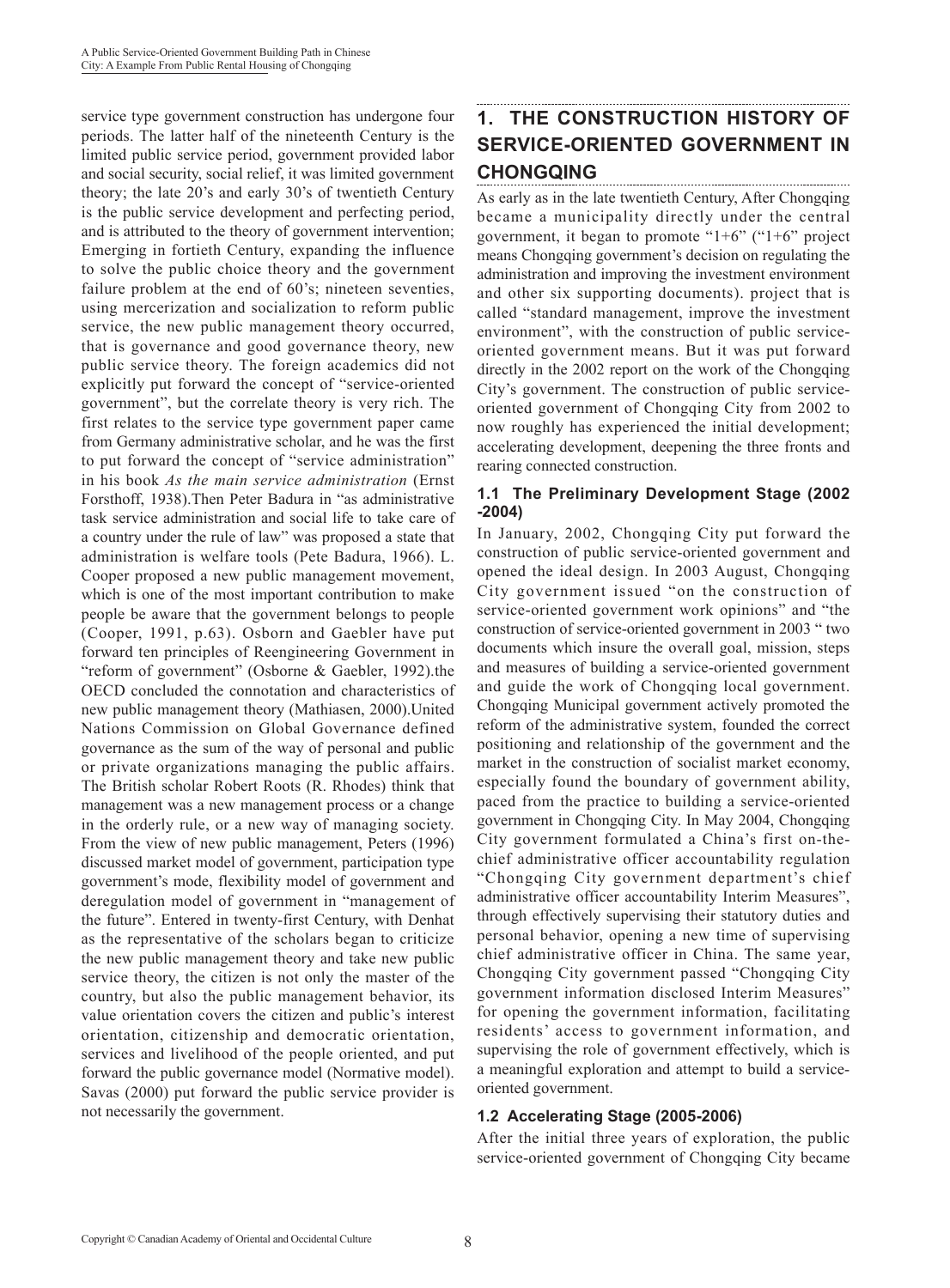core areas by "cutting" the system of administrative examination and approval, reducing the project, standardizing the system of administrative examination and approval to improve the efficiency. In October, 2005,Chongqing formulated "Chongqing City area construction of administrative examination and approval system reform pilot scheme" to compress the approval procedures in the project approval process, optimizes the approval process and cuts the former approval project and transforms to establish, plan, land, design, accept five steps for shortening the processing time and reducing the rentseeking space. In 2006, Chongqing City began to pilot the "strong county's empowerment", expand the scope of the district government power by decentralization, reduce the management burden and financial pressure of municipal government, strengthen county government management function and the service ability. At the same time, towns start "transformation" pilot reform; strengthening the supervision of law enforcement. In the organs of government departments, it carried out the "governing for the people and servicing development" learning activities, Chongqing commission of Transportation, Education, Public Security Bureau, Planning Bureau, land and house Bureau and other municipal departments have carried out correction activities for changing the style and servicing for people. Making the first joint responsibility, complaints investigation system, full agent system, post responsibility system, service commitment system, time limit system, dereliction of duty of accountability system and rules to improve the efficiency of government public service. This series of measures, driven by Chongqing City government at all levels are used to change the public service-oriented government. The public service-oriented government construction of Chongqing City went to accelerating stage; the relationship between government, market, society, and people has gotten better treatment and balance.

### **1.3 Stage of Deepening the Development (2007 present)**

In 2007, China's National People's Congress, the central government formulated the "Chongqing 314" overall plan, started a new road for the construction of public service-oriented government, combined economic development with improving people's livelihood. So far, Chongqing's annual expenditure of livelihood has spent more than half of expenditure. In 2010 June, Chongqing put forward the construction of 30000000 square meters (600000) public rental housing and other measures to solve the urban population (accounted for 30% of the masses of low-income) housing problem and aimed to improve people's livelihood through the construction of public rental housing, started livelihood services for the people and the road of construction of public service-oriented government development. In July, 2011, Chongqing City put forward the public rental housing construction 40000000 square meters to meet the housing needs of the masses. In December, 2011, Chongqing City carried out the official assessment mechanism, the system of administrative examination and approval, the administrative law enforcement system, reformed the decision-making democratization, legalization and the disclosure of government information, etc.

Through the above three stages in an orderly way, Chongqing City government has constructed the serviceoriented government by the people's livelihood as the service type government standard, not only improving Chongqing local people's livelihood, but also expanding the development of the construction of regional public service type government, found a breakthrough path to construct public service-oriented government.

# **2. THE BASIC SITUATION AND EFFECT OF CHONGQING CITY PUBLIC RENTAL HOUSING'S CONSTRUCTION AND OPERATION**

Chongqing City put forward People's livelihood oriented policy, the public housing policy, and the "double-track" housing strategy. 30%-40% in low-income guaranteed by the government to provide public housing and shantytowns, resettlement housing, the addition of 60%- 70% in the high-income bought the commercial housing provided by the market.

### **2.1 The Construction and Effect of the Chongqing City Public Housing**

According to the arrangement of Chongqing City government, building 40000000 square meters (800000 sets) of public rental housing is to solve the housing problems of low-income city 2000000 from 2010 to next three years. On the basis of 2011 has started construction of 28000000 square meters, and "overweight" new 13500000 square meters. In construction of the Chongqing City public rental housing as shown in Table 1:

**Table 1**

**2010-2011 Project Districts of the City and County Public Rental (Million Square Meters)**

| 2010                                    |                            | 2011                              |                            |
|-----------------------------------------|----------------------------|-----------------------------------|----------------------------|
| <b>Central city</b>                     | <b>District and county</b> | <b>Central city</b>               | <b>District and county</b> |
| Nan an district chaYuan (200)           | Wan zhou district(20)      | Ba nan district longzhouwan (140) | Wan zhou district $(60)$   |
| Sha ping ba district weidian Yuan (180) | Fu ling district $(44)$    | Ba nan district jieshi (85)       | Fu ling district $(16)$    |
|                                         |                            |                                   | $\sim$ 1                   |

To be continued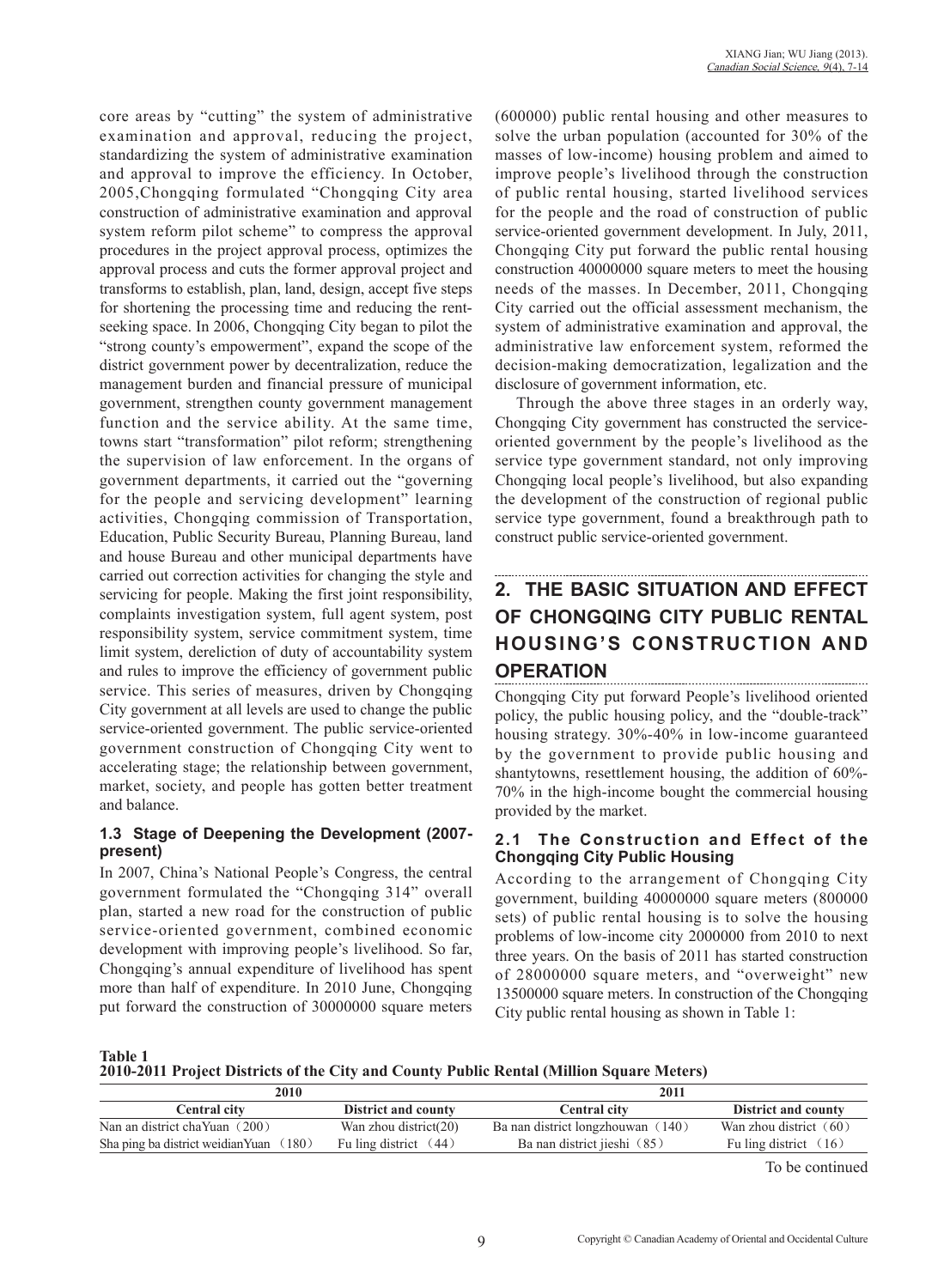Continued

| 2010                              |                             | 2011                                        |                             |
|-----------------------------------|-----------------------------|---------------------------------------------|-----------------------------|
| <b>Central city</b>               | <b>District and county</b>  | <b>Central city</b>                         | <b>District and county</b>  |
| Sha ping ba district xiyong (147) | Qian jiang district $(22)$  | Ba nan district taojia (105)                | Qian jiang district (58)    |
| Jiu long po district huayan (125) | Yong chuang district $(22)$ | Ba nan district xipeng (72)                 | Yong chuang district $(63)$ |
| North new district dazhulin (124) | Jiang jin district $(50)$   | Da du kou districtdiaoyuzui (68)            | Jiang jindistrict $(80)$    |
| North new district Yuanyang (108) | He chuan district $(42)$    | Jiu long po districtjinfeng (59.8)          | He chuan district (98)      |
| Bei bei district caijia (106)     | Chang shou district (44)    | Yu bei district muer (180)                  | Chang shou district $(56)$  |
|                                   |                             | Two rivers new district fuxing (164.5)      |                             |
|                                   |                             | Two rivers new district longsheng $(233.5)$ |                             |

Note: Chongqing central city includes nine districts: Yu zhong district, Nan an district, Jiang bei district, Jiu long po district, Yu bei district, Sha ping ba district, Beibei district, Da du kou district, Ba nan district. North new district includes six offices of the streets: Li jia, Ren he, Yuan yang, Da zhu lin,Tian gong dian, Cui yun. Two rivers new district includes Jiang bei district, Yu bei district, Bei bei district and north new district, accept of nine central distracts is district and county. In 2011 the county public rental construction data for 2011 and 2012 and the area. (Data sources: Public rental housing information network of Chongqing City).

Seen from the table, the city of Chongqing , eight districts have built public rental housing, the center city district has six regions, Changshou, Bishan, Qijiang District have built public housing, public rental housing has basically covered in the city's population. By the end of 2011, the city built 28710000 square meters of public rental housing, public rental housing construction has entered a crucial period in 2012.A large number of public rentals have been constructed and meet some of the housing difficult masses' needs, 82000 sets of rent were distributed through four times draw lots, plus the industrial park and the district rents, the city's public rental housing amounted to 110000 sets. By the end of 2012, 150000 families went into the houses in total. At the same time, the public rental housing's facilities were complete. In addition to housing, around the public rental housing there have the middle and primary schools, kindergartens, cultural and sports facilities, leisure square, community management, business premises, office buildings, garbage station, bus station, track traffic facilities, coupled with convenient transportation, the

pleasant environment, reasonable apartment layout, low rent public housing conditions obtaining a higher rental rate, there are 300000 people(The above data are from the public rental housing information network in Chongqing City)benefit from it, the needs of production and living of residents have been meet.

#### **2.2 Chongqing City Public Rental Housing Financing Channels and Its Effect**

Chongqing City public rental housing planning area is large so that capital demand is big. According to the latest estimates, 40 million square meters public rental housing needs 120 billion Yuan, removing the government allocated land costs, about one hundred billion cash investment are also needed. If all by local finance to pay for it, it will account for the government 's20% budget income, then it will bring great pressure on the financial sustainability of capacity to pay. Chongqing needs to develop more financing channels, adopt comprehensive financing, raise pattern project comprehensive balance of funds, as well as the corresponding repayment mode. Specific see Table 2:

**Table 2**

**Diagram of Public Rental Housing Financing and Repayment Mode in Chongqing City**

| $\mathcal{L}$<br>Public rental<br>housing<br>financing and<br>repayment mode |                                                  | Financial investment, including the central special, the fiscal expenditure, land allocation, tax cuts and subsidies |
|------------------------------------------------------------------------------|--------------------------------------------------|----------------------------------------------------------------------------------------------------------------------|
|                                                                              |                                                  | For the rest of the commercial bank loans, provident funds, social security funds, insurance funds institutions, the |
|                                                                              | central enterprises and other non-bank financing |                                                                                                                      |
|                                                                              |                                                  | According to the 10% supporting commercial facilities, about 40 billion Yuan of funds withdrawn from circulation     |
|                                                                              |                                                  | After 5 years to sell the proportion of 1/3 limited property rights public rental housing, the recovery of funds of  |
|                                                                              |                                                  | about 40 billion Yuan                                                                                                |
|                                                                              |                                                  | Rent, after deducting certain expenses earnings, can be used to balance the interest on loans                        |

Public housing fund system takes "2+3" mode in Chongqing City. Financing, according to the financial investment and financing loan of 3:7 the proportion of financing.30% from the central finance special, local fiscal expenditure,30000 acres of state-owned land allocation, tax relief, tax return on investment and other forms, is the government investment of about 30 billion Yuan; the rest relies on social capital to solve, mainly through commercial bank loans, housing provident fund, financing of social security funds, insurance funds, the central enterprises, bonds and other means, and the

main commercial bank loans bring about 80 billion Yuan totally; also through covert alleviate the financial pressure to reduce development cost, making the public rental housing construction costs only 2500 Yuan / square meters. At the first half of 2010,the construction of public rental housing's land came from government's reservation, took direct allocation, using new land from urban land can cut tax, land value-added tax, reduce land use costing. In 2012, Chongqing won the central subsidy of 1.59 billion Yuan, the social security trust funds loans 4.5 billion Yuan, provident fund loans 3 billion Yuan for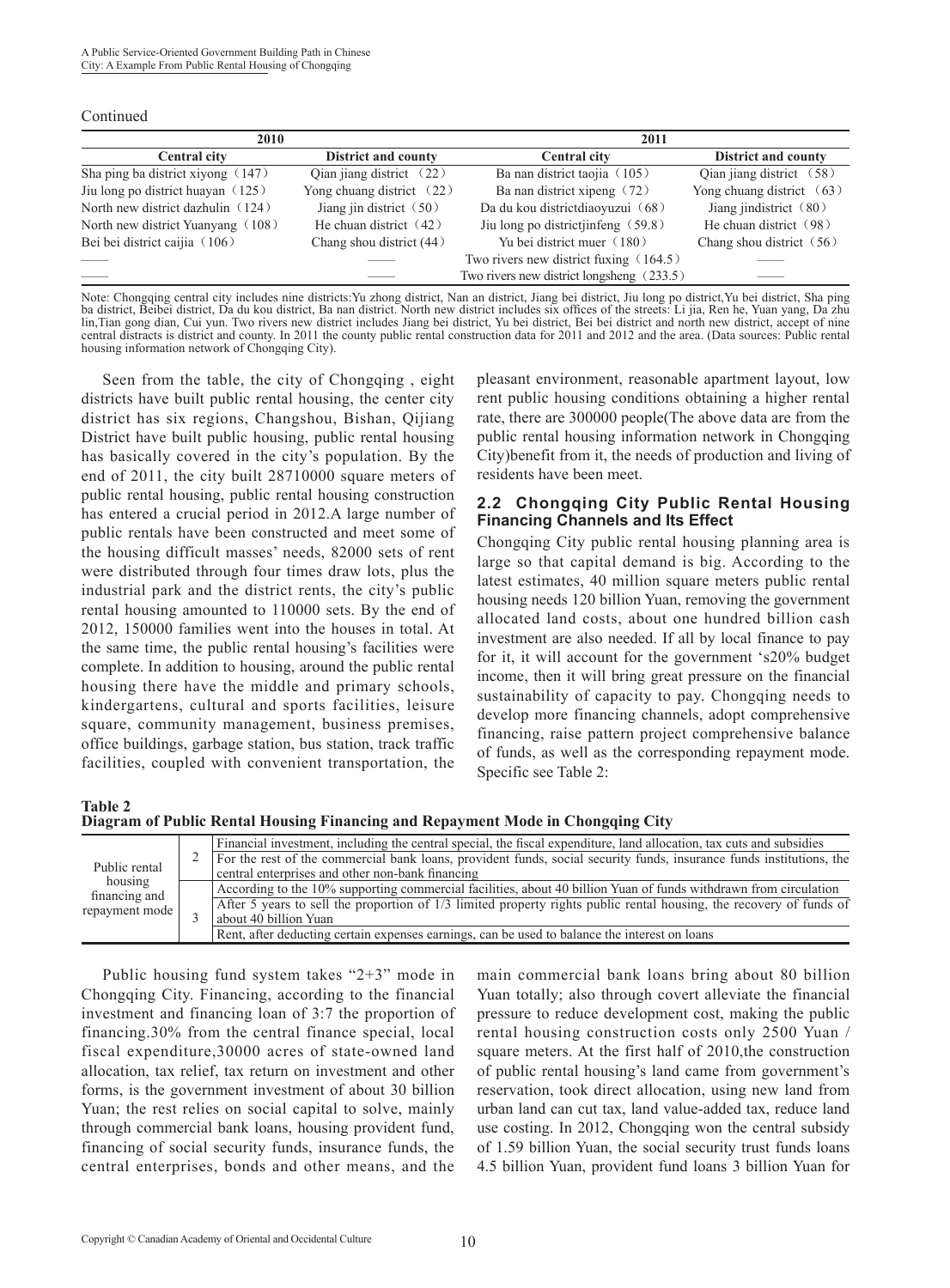solving the financing problems basically. Repayment terms, there are three main channels: the first is building 10% supporting commercial facilities for selling to residents at the market price, then it can withdraw more than 40 billion Yuan; the second is the public housing tenant can purchase the proportion of 1/3 of the limited property rights public rental housing after renting five years.(rent only repurchase by the government, not to the market sales),it can recover over 40 billion Yuan; the last is the monthly rent which the earnings after deducting certain expenses, it can be used to balance the interest on loans. The dynamic balance of public rental housing can be achieved in the whole financial system, public housing will get sufficient funds.

#### **2.3 Operation and Management Situation of Chongqing City Public Rental Housing and Its Effect**

Operating and managing public rental housing needs specialized institutions and personnel, Chongqing City leads multiple departments for operation and management of public rental housing. Chongqing City public rental housing takes "public ownership, building and managing separation" management mode. There are mainly related to two levels of land resources and the Housing Authority

(hereinafter referred to as the land and house Bureau), state-owned investment group and public rental housing management Bureau three units. Land and house Bureau is responsible for the formulation of housing security development planning policy, administration, supervision of the implementation of the state-owned investment group, public rental housing management Bureau and the security object. The state-owned investment group (including real estate group, the city investment group) is mainly responsible for public rental housing land reserves, fiscal and social financing, construction, operation and management tasks, before the completion of management rights transfer to the public rental housing management Bureau; it holds the public rental property. Public rental housing management Bureau set up under the land and house Bureau, mainly studying the drafting of public housing policy, doing public rental housing plan, annual plan, undertaking the supervision and management of public housing, public rental project application objects auditing with rent, statistics and analysis, guiding county public rental work. The three Factors strength and complete public rental construction, operation management, supervision according to the plan. The specific operation and management institutions and responsibilities as shown in figure 1:



## **Figure 1**

**Chongqing City Public Rental Housing Management Organization and Responsibility Chart**

# **3. THE PATH ON CONSTRUCTION OF PUBLIC SERVICE-ORIENTED GOVERNMENT OF CHONGQING CITY BASED ON PUBLIC RENTAL HOUSING**

Accelerating the reform of the government, promoting economic and social development, improving local people's livelihood, constructing public service government are the inevitable choice of the transformation of Chongqing City. In the integration of urban and rural, Chongqing City explored a characteristic of public service government construction path based on public rental housing.

### **3.1 Making the Detailed Rules to Guide Construction of the Public Rental Housing**

**The** construction of public rental housing in Chongqing City from strategic planning to the specific implementation forms a complete policy system. At the end of 2009,Chongqing City puts forward the plan for the next ten years, then in 2010 Chongqing City government introduced the "Interim Measures for public rental housing management" and "the implementation of public rental housing management rules" two legal documents firstly in China, putting forward the "lowend has a security, in the end there is a market, housing security high-end containment" the system construction principle, arrangement and concrete construction, operation, management mechanism. In June, 2010,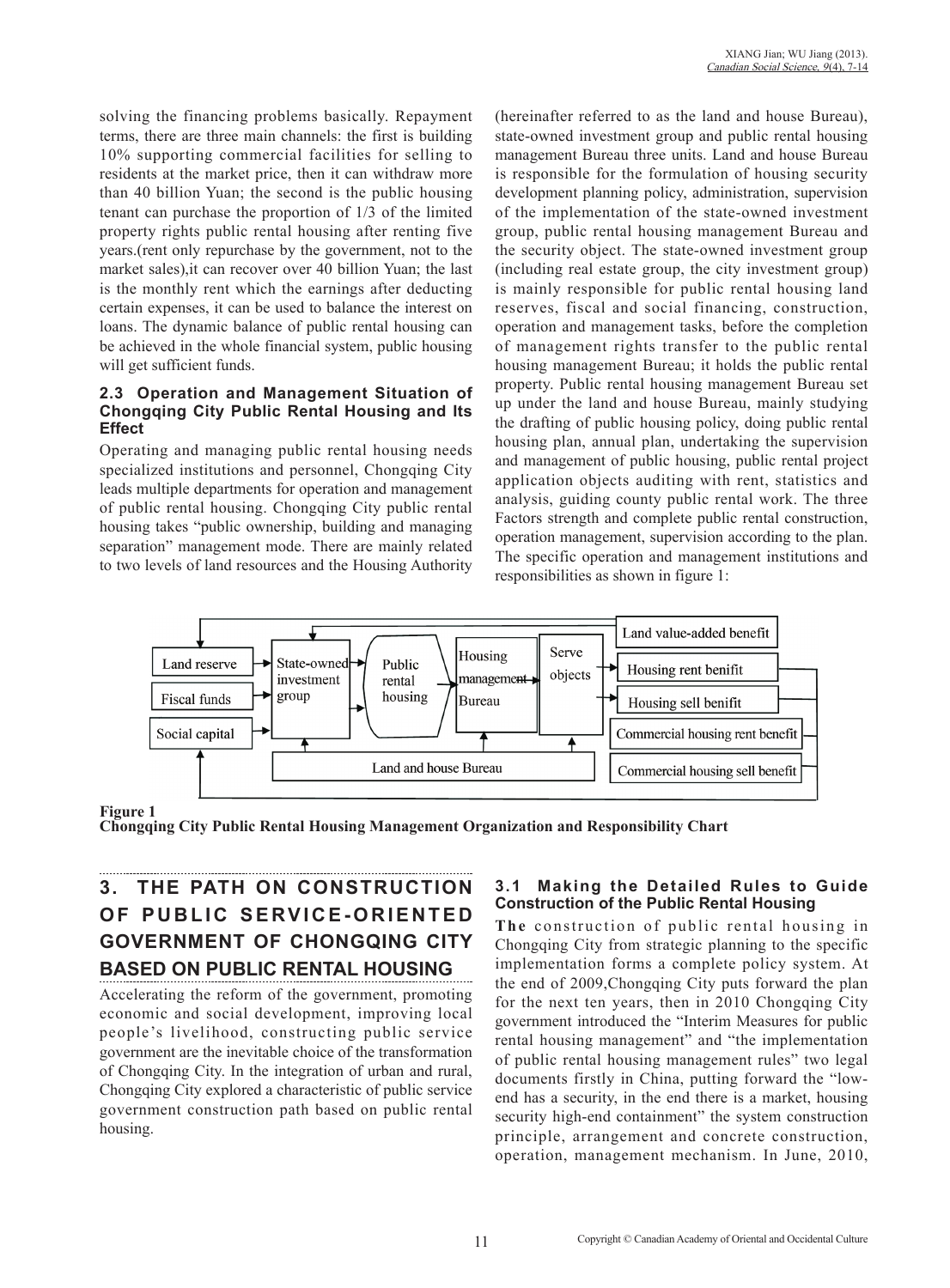Chongqing City clarified the objectives of public rental housing construction and people's orientation, the district government formulated implementation rules, such as the 2010 August Qianjiang district developed "Interim Measures of Qianjiang area of public rental housing management". In 2011 February, Chongqing land and house Bureau formulated "the implementation of the Chongqing public rental housing management rules" that have ruled the detailed provisions from the application, configuration, rent and other operational level, acting with united strength of public rental housing construction in Chongqing City government agencies at all levels and departments, formulating strict complete rules from planning to the specific operation for the implementation of specific norms of public housing.

## **3.2 Establishing Specialized Agency for Public Rental Housing's Organization and Management**

Public rental housing involves large, heavy task and time, based on the original centralized management institutions land and house Bureau, Chongqing City sets up a special public rental housing management agency which is responsible for supporting policies related with information collection, analysis and statistics, and take charge of the district public rental housing management agencies. Establishing information platform for public rental housing management and for public rental housing applicants collecting and querying policy document, downloading public rental application materials are both for the convenience of the application and reduce the burden of public rental housing management agencies. Collecting the relevant information of the applicant through the network platform can avoid "loopholes" phenomenon in a certain extent. In each population city areas and public rental housing planning area, there are many dedicated public rental housing application sites that are responsible for public rental housing publicity work, application materials collection, reviewing, archiving, so it is convenient for people to submit materials. Chongqing City public rental housing through the specialized agencies and personnel responsible for the organization and management to improve efficiency and quality of public rental service, increased the fairness of public rental application and distribution.

## **3.3 Guiding Social Forces to Participate in Public Rental Housing's Construction and Supervision**

Chongqing City public rental housing's construction has invested a lot of human resources, material and financial resources. Public rental housing investment can not only rely on the government unilaterally budget, financial investment will not meet public's rental housing needs. Chongqing City pays attention to the various social forces to participate. In the fund raising, using more social funds,

commercial bank loans, social security funds, provident fund loans, and other forms of social capital, the real estate BT (Build Transfer) model strongly supports Chongqing City public rental housing's construction. Society is not only reflected in the capital, but also in public rental housing's supervision. Public rental housing as a public product to provide suitable conditions crowd, needs more supervision to safeguard their own interests, which is not damaged. Social residents through mutual supervision of public rental housing construction quality, public housing, public rental housing allocation applicant's income housing, public rental housing management to promote the project of great significance.

# **4. THE CHOICE OF PUBLIC SERVICE-O R I E N T E D G O V E R N M E N T ' S CONSTRUCTION STRATEGY**

Chongqing City public rental housing construction started a livelihood of the people oriented public service-oriented government construction mode. China's affordable housing construction has a great reference example. To the livelihood of the people oriented way of constructing the public service government more worthy of summarizing and generalizing. The path of service-oriented government construction in Chongqing City is of great significance from the top-level design to the governance structure and supporting system arrangement, etc..

### **4.1 Planning Top-Level Design of Public Service-Oriented Government Construction: Strategic Arrangement**

The public service government construction of Chongqing City is the unified arrangement and elaboration with a unified and clear guiding ideology and strategic planning. From the conception of the construction of public service-oriented government occurred, Chongqing took established guidelines to promote public serviceoriented government building. Three stages had different focuses and clear goals step by step; finally it came to the livelihood of the people road which promoted public service-oriented government's building. The path cleared construction of the target system, the public serviceoriented government timetable and roadmap, and various specific arrangements. In the construction of public service-oriented government, considering the top-level design and overall guidance, and guided by the scientific outlook on development, balancing urban and rural development, improving people's livelihood actively. Constructing the public service-oriented government of Chongqing City's new path enlighten when building a public service-oriented government, we must do the toplevel design.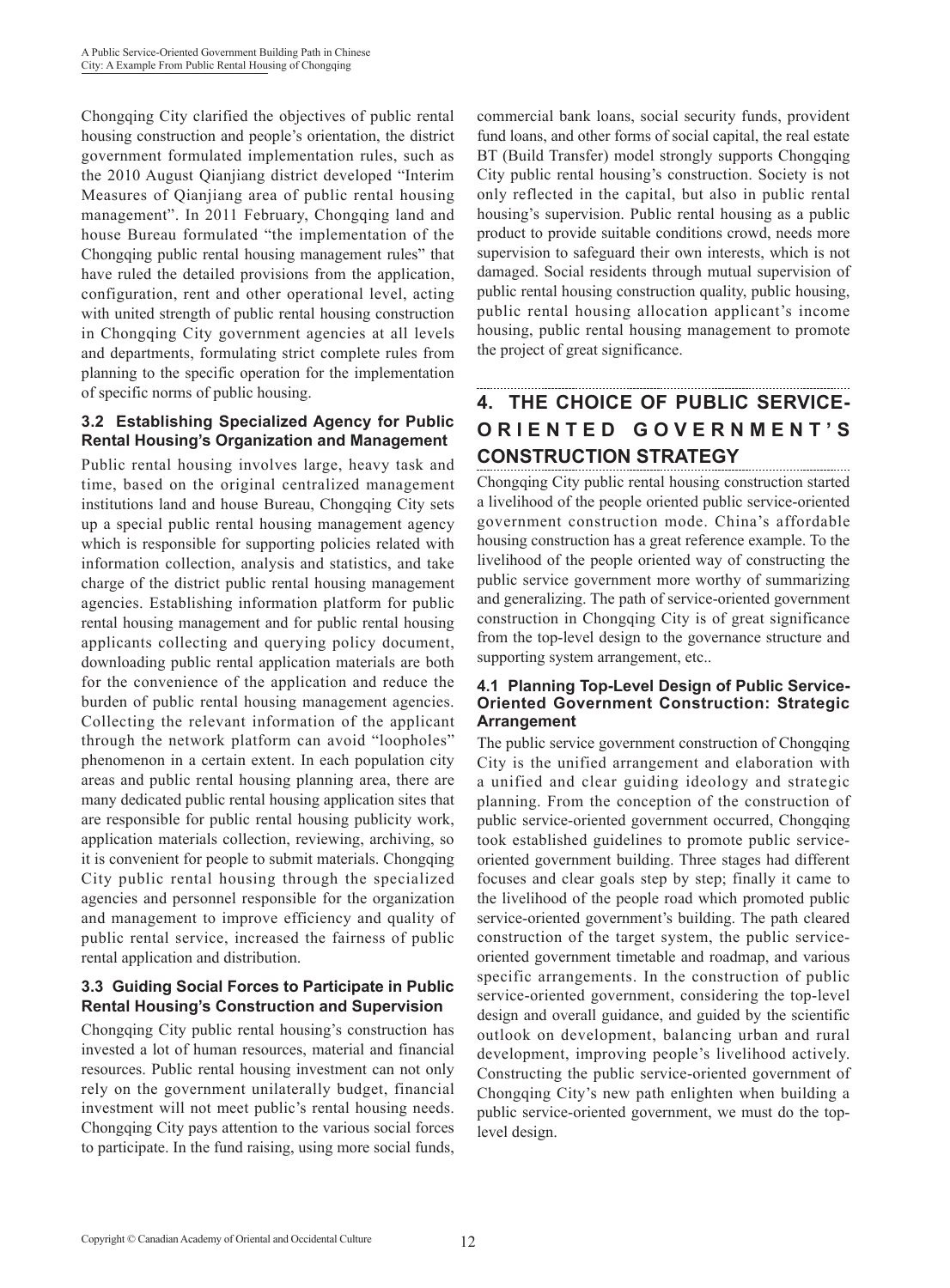### **4.2 Improving the Governance Structure of Public Service-Oriented Government Construction: System Reform**

A public service-oriented government is not only reflected in the top-level design in Chongqing City, but more reflected in the design of specific governance structure. The construction of public service-oriented government is not a department or an agency's duty, but the government's duty, belonging to each department. Improving the governance structure of public serviceoriented government construction is the key. Governance structure that is responsible for the construction of a service-oriented government authority set up, operation and arrangement. Chongqing City is in the process of building a service-oriented government considers the complexity and integrity of the service-oriented government construction, setting up construction's organization reasonably and giving the corresponding power. Both municipal authorities and their departments and district level institutions and their departments are responsible for the division of duty, arranging its responsibilities in a variety of fields and dealing with the relationship well. Good governance structure is the system and mechanism security system to achieve the desired effect in the construction of a public serviceoriented government.

### **4.3 Lay-Outing the Supporting System of a Public Service-Oriented Government: Policy Implementation**

The construction of a public service-oriented government is system engineering in Chongqing City, in addition to the macro guiding ideology, it also needs policies specific to support and to implement the work plan. The construction of supporting system of building a public service-oriented government reflected in all aspects in Chongqing City, from the administrative examination and approval system reform, the openness of government information, administrative officer asked responsible, public rental housing and other public products, services, they all have corresponding regulations or policies supporting documents. The details of these regulations further clarify the service type government construction's basis, the division of responsibilities, specific work procedures and other aspects. Supporting system to promote the implementation of the public service-oriented government construction is very important, it must be seriously considered, arranged and implemented.

## **CONCLUSION**

Chongqing City construction of route choice of public service-oriented government is raised during the little progress, especially relates to the livelihood of the people in the public products and services, not the case planning design, so it has strong practice guidance significance and value. Adhering to the construction of public serviceoriented government's guidance not only enhances the ability of local government, strengthens the credibility of local government, improves the local government image, it also meets the needs of the people of the region to promote the realization of basic well-ordered governance. The government of the leading public rental housing as a public product and actively provided, not only can solve the housing problems of residents, but also explore a government to make up for market failure to promote the new path of social fairness and justice of public service government construction, belonging to an exploration of the public service of Chongqing City building path, providing the more significance of reference for constructing the Chinese public serviceoriented government.

## **REFERENCES**

Bo, G. L. (2011). Building a service-oriented government needs a top-level design. *People Forum*, 33-34.

- Chen, L. L. (2011). Analysis of Chongqing public rental model. *Housing Industry*, 71.
- Cooper, T. L. (1991). *Englewood cliffs.* NJ: Prentice Hall.
- Denhardt, R. B., & Denhard, J. V. (2000). The new public service: Service rather than steering. *Public Administration Review*, *60*(6), 549-559.
- Guo, J. (2004). Adhere to the scientific outlook on development and strengthen social management and public service functions—in 2004 China Administration Society annual meeting "the government social management and public service reform" seminar on the theory of speech. *Chinese Administrative Management*, 5-7.
- Jiang, Y. K. (2011). The construction of public service system abroad and building a service-oriented government in China. *Chinese Administrative Management*, 7-13.
- Jing, M.(2006). *The construction of service-oriented government: Theory and practice*. Beijing: Peking University Press.
- Li, D. X. (2004). The establishment of Chongqing City, "five type" government, and comprehensively promoting administration according to law. *Chongqing Administration*, (57).
- Li, Y. C. (2011). China's public rental housing administrative analysis. *Administrative Forum*, 57-62.
- Liu, W. M. (2012). Public rental housing construction and operation management of the individual operation: The case of Chongqing. *Chongqing Social Science*, 100-104.
- Luo, D. G. (2004). The construction of public service-oriented government efficient—research report about the public service-oriented government construction of Chongqing City. Paper presented at the Chinese Administration Society 2004 annual meeting of "the government's social management and public service".